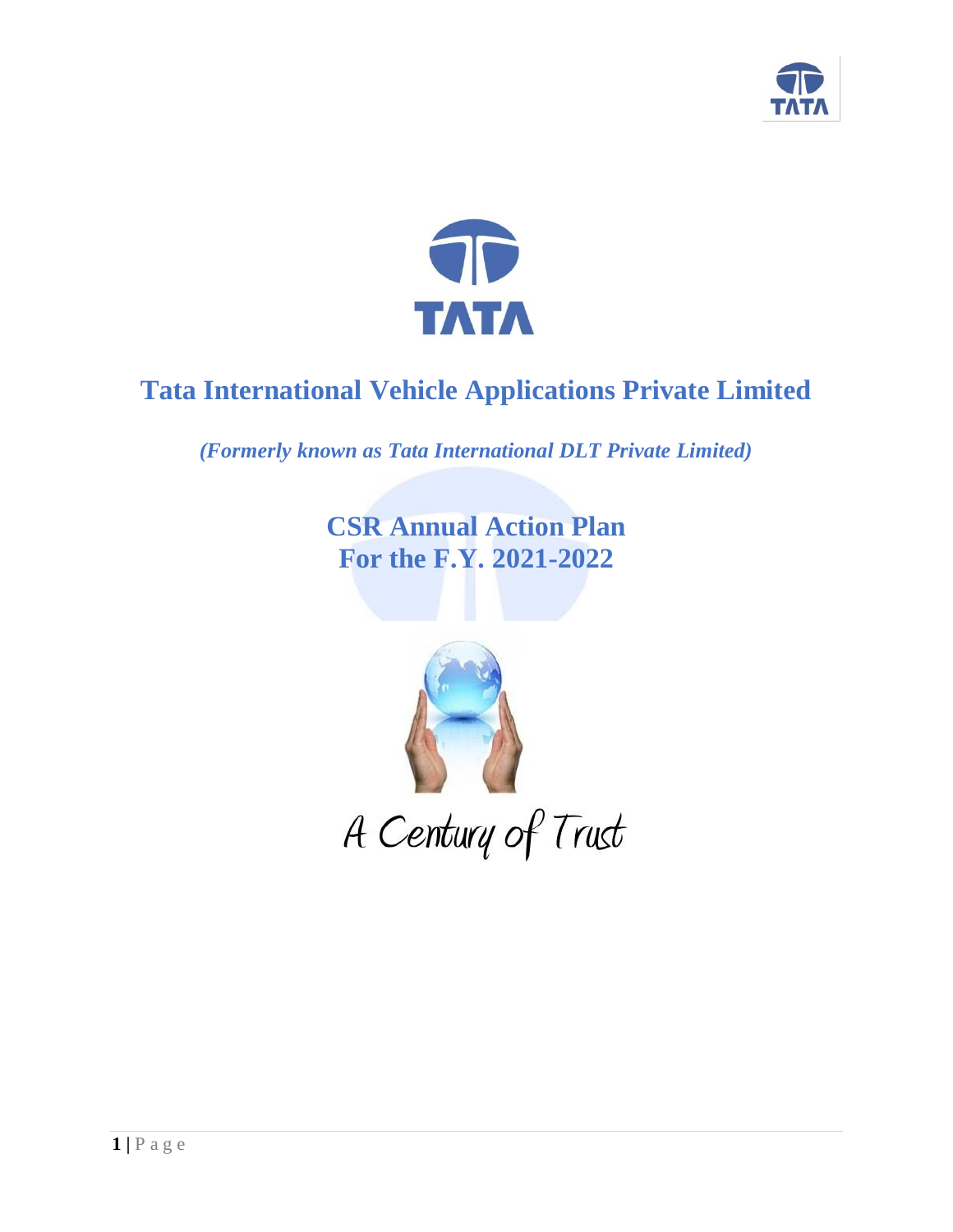

### **Corporate Social Responsibility Policy**

The Board of Directors in its duly held Board Meeting on  $22<sup>nd</sup>$  April 2021 has approved the following Annual action Plan for the CSR activities to be undertaken in the F.Y. 2021-2022: -

### **I.** List of Identified CSR Projects

| Sr.                   | <b>Identified CSR Projects</b><br>approved by the Board of<br><b>Directors</b>                   | <b>Location</b>                                                                                                                  | <b>Project</b> | <b>Approximate</b><br>Cost                                  |
|-----------------------|--------------------------------------------------------------------------------------------------|----------------------------------------------------------------------------------------------------------------------------------|----------------|-------------------------------------------------------------|
| $\mathbf{1}$          | • RECESS<br>• Virtual Lab<br>• Computer Lab, etc.                                                | Local areas where<br>manufacturing plants of the<br>Company are situated: -<br>$\bullet$ Pune<br>$\bullet$ Ajmer<br>· Jamshedpur | Education      | 40% of allocated<br>fund.<br>$*$ 20% of<br>allocated fund.  |
| $\mathcal{D}_{\cdot}$ | • Covid-19 support<br>• RO for drinking water<br>• Medical Equipment to<br>Rural Govt. Hospitals | Local areas where<br>manufacturing plants of the<br>Company are situated: -<br>$\bullet$ Pune<br>$\bullet$ Ajmer<br>· Jamshedpur | Health         | 40% of allocated<br>fund.<br>* $60\%$ of<br>allocated fund. |
| 3                     | • Orphanages<br>Old age Homes<br>• Handicapped persons                                           | Local areas where<br>manufacturing plants of the<br>Company are situated: -<br>$\bullet$ Pune<br>$\bullet$ Ajmer<br>· Jamshedpur | Social         | 20% of allocated<br>fund.                                   |

\*\* **Amendment -** The Board of Directors in its duly held Board Meeting on 16<sup>th</sup> July 2021 has approved to amend the existing allocated CSR expenditure budget in the above-mentioned Annual Action Plan for the CSR projects to be undertaken by the Company under "Education" and "Health".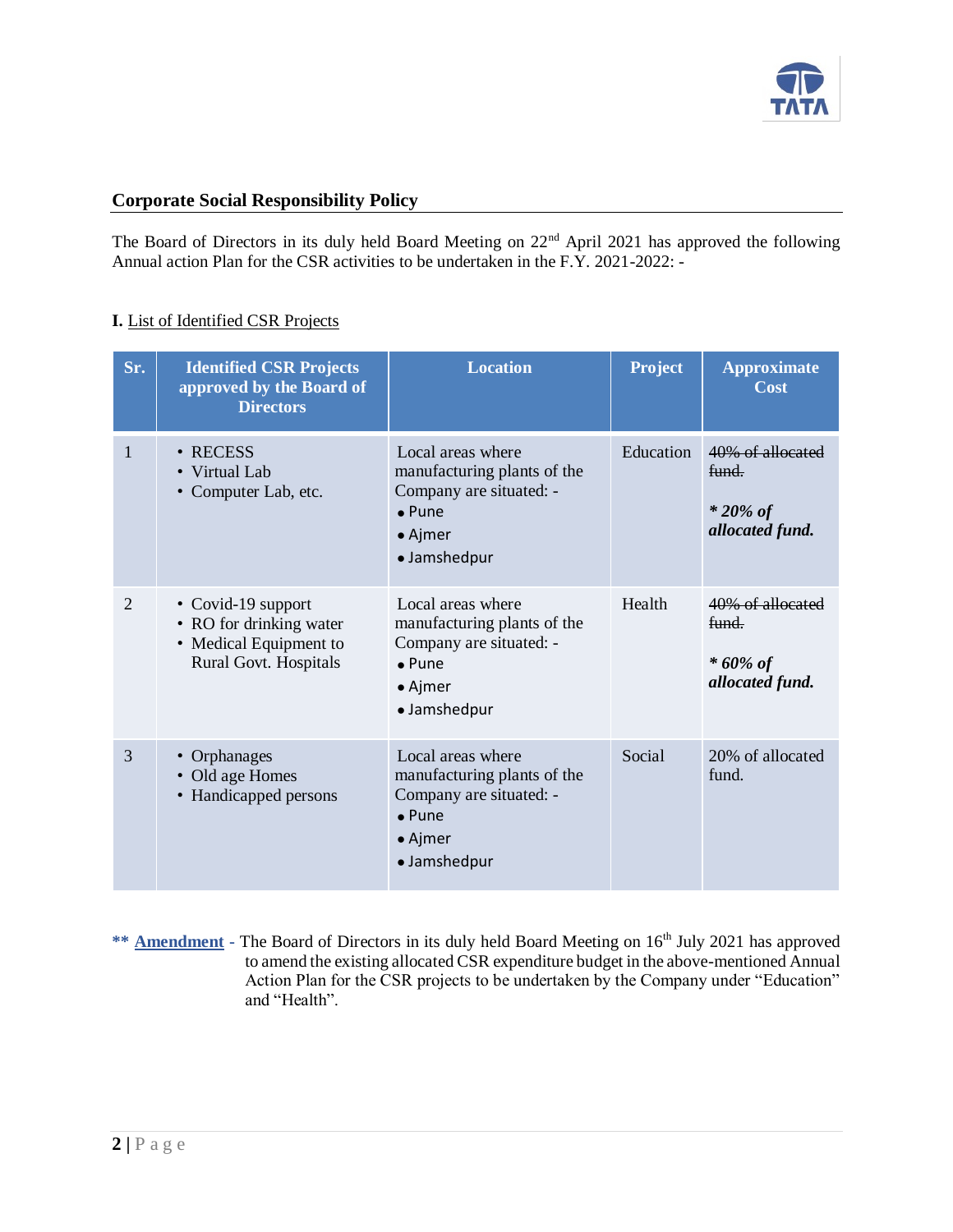

## **II.** Manner of execution for identified CSR Projects

| Sr. | <b>Identified CSR Projects</b><br>approved by the Board of<br><b>Directors</b>                   | <b>Manner of execution</b>                                                                                                                                                                                                                                                                                                                                                                                                                                                                                       |
|-----|--------------------------------------------------------------------------------------------------|------------------------------------------------------------------------------------------------------------------------------------------------------------------------------------------------------------------------------------------------------------------------------------------------------------------------------------------------------------------------------------------------------------------------------------------------------------------------------------------------------------------|
| 1   | $\cdot$ RECESS<br>• Virtual Lab<br>• Computer Lab, etc.                                          | Education will be provided to the children in rural areas through<br>education software program named as "RECESS". This can be<br>done with help of the NGO and company has undertaken this<br>activity in the F.Y. 2019-2020.<br>Virtual libraries can be provided to the Children in the rural areas<br>so they can have access to the wide range of textbooks for their<br>academics and other learning.<br>Computer Laboratories can be set up at rural areas for the children<br>at Zilla Parishad schools. |
| 2   | • Covid-19 support<br>• RO for drinking water<br>• Medical Equipment to<br>Rural Govt. Hospitals | In the wake of pandemic of COVID-19, the company can<br>undertake any<br>activities as per the MCA circulars and the provisions of the<br>Companies<br>Act, 2013 to support the Nation to fight against the COVID-19.<br>To provide safe drinking water the company will execute the<br>activities in the rural areas.                                                                                                                                                                                           |
| 3   | • Orphanages<br>• Old age Homes<br>• Handicapped persons                                         | The company can undertake activities for the benefit of Orphans,<br>Senior Citizens living at old age homes and handicapped persons.                                                                                                                                                                                                                                                                                                                                                                             |

# **III.** Modalities of utilization of funds and implementation schedules for the Identified CSR Projects

| Sr. | <b>Identified CSR Projects</b><br>approved by the Board of<br><b>Directors</b> | <b>Modalities for utilization of Funds</b>                                               | <b>Implementation</b><br>schedules                                 |
|-----|--------------------------------------------------------------------------------|------------------------------------------------------------------------------------------|--------------------------------------------------------------------|
|     | $\cdot$ RECESS<br>• Virtual Lab<br>• Computer Lab, etc.                        | Payment through NGO, third party or<br>directly to the vendor executing the<br>projects. | • Assessment of the<br>requirement.<br>Continued in next<br>page - |